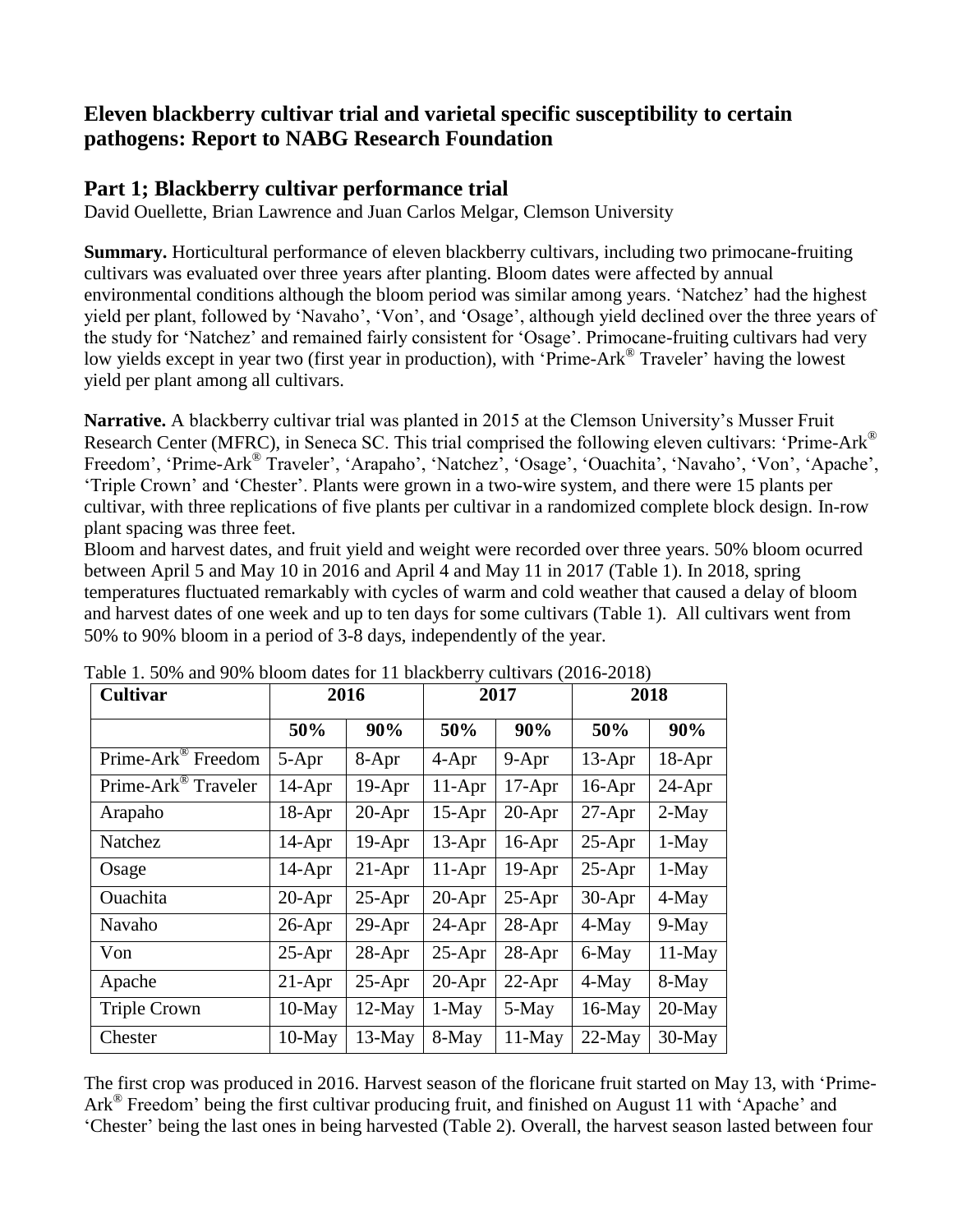and six weeks for most cultivars, with a shorter season for the cultivars producing fruit in May and a longer season for those harvested in June and July. The length of the harvesting season increased in 2017 and 2018 (second and third year, respectively), with most cultivars producing blackberries over six to eight weeks (Table 2). Primocane fruit was also harvested from 'Prime-Ark® Freedom' and 'Prime-Ark® Traveler' between July and August in 2016, and between May and Jun (Table 3).

| <b>Cultivar</b>                 |              | 2016      | 2017         |           | 2018         |           |
|---------------------------------|--------------|-----------|--------------|-----------|--------------|-----------|
|                                 | <b>First</b> | Last      | <b>First</b> | Last      | <b>First</b> | Last      |
| Prime-Ark <sup>®</sup> Freedom  | $13$ -May    | $13-Jun$  | $19$ -May    | $26$ -Jun | $25-May$     | $22-Jun$  |
| Prime-Ark <sup>®</sup> Traveler | $19$ -May    | $16$ -Jun | $22-May$     | $5-Jul$   | $25-May$     | $18-Jul$  |
| Arapaho                         | $25$ -May    | $21-Jun$  | $22-May$     | $5-Jul$   | $25-May$     | $11-Jul$  |
| Natchez                         | $27$ -May    | $28-J$ un | $22$ -May    | $13$ -Jul | $25-May$     | $18-Jul$  |
| Osage                           | $31$ -May    | $6$ -Jul  | $25-May$     | $25$ -Jul | $29$ -May    | $24$ -Jul |
| Ouachita                        | $6$ -Jun     | $13$ -Jul | $29$ -May    | $25$ -Jul | $4-Jun$      | $25$ -Jul |
| Navaho                          | 9-Jun        | $13$ -Jul | $5-Jun$      | $9-Aug$   | 8-Jun        | $14$ -Aug |
| Von                             | $13-Jun$     | $3-Aug$   | $19-J$ un    | $15-Aug$  | $12-Jun$     | $14-Aug$  |
| Apache                          | $16$ -Jun    | $11-Aug$  | 8-Jun        | $9-Aug$   | $15$ -Jun    | $1-Aug$   |
| <b>Triple Crown</b>             | $24$ -Jun    | $3-Aug$   | $22$ -Jun    | $9-Aug$   | $19-Jun$     | $8-Aug$   |
| Chester                         | $1-Jul$      | $11-Aug$  | $5$ -Jul     | $22$ -Aug | $3-Jul$      | $29-Aug$  |

Table 2. First and last date of harvest of floricane fruit from 11 blackberry cultivars (2016-2018)

Table 3. First and last date of harvest of primocane fruit from Prime-Ark® cultivars (2016-2018)

| <b>Cultivar</b>                                      | 2016         | 2017           |       | 2018           |           |           |
|------------------------------------------------------|--------------|----------------|-------|----------------|-----------|-----------|
|                                                      | <b>First</b> | Last           | First | Last           | First     | Last      |
| $\overline{\text{Prime-Ark}}^{\omega}$ Freedom 7-Jul |              | $11-Aug$ 5-Jul |       | $9-Aug$ 11-Jul |           | 8-Aug     |
| Prime-Ark <sup>®</sup> Traveler 13-Jul 11-Aug 18-Jul |              |                |       | $22$ -Aug      | $18$ -Jul | $29$ -Aug |

Cultivars such as 'Prime-Ark® Freedom', 'Prime-Ark® Traveler', 'Arapaho', 'Natchez', and 'Apache' had their highest yield in 2016 (Table 4). Afterwards, yield steadily declined through the years. 'Osage' also had its highest yield in 2016 although was fairly consistent from year to year, and yield was still the highest among all varieties in 2018. 'Prime-Ark<sup>®</sup> Freedom' had some freeze damage in 2017 and was not very productive in 2018 either. 'Prime-Ark® Traveler' was planted three weeks later than the other cultivars and this contributed to its low yield in 2016. Severe tip dieback in years 2017 and 2018 reduced yield in these two years (see second part of the narrative on blackberry primocane tip dieback). 'Natchez' had the highest accumulated yield among all cultivars over the three years of the study, followed by 'Navaho' and 'Von'. Table 5 shows estimated fruit yield per acre based on the yield per plant.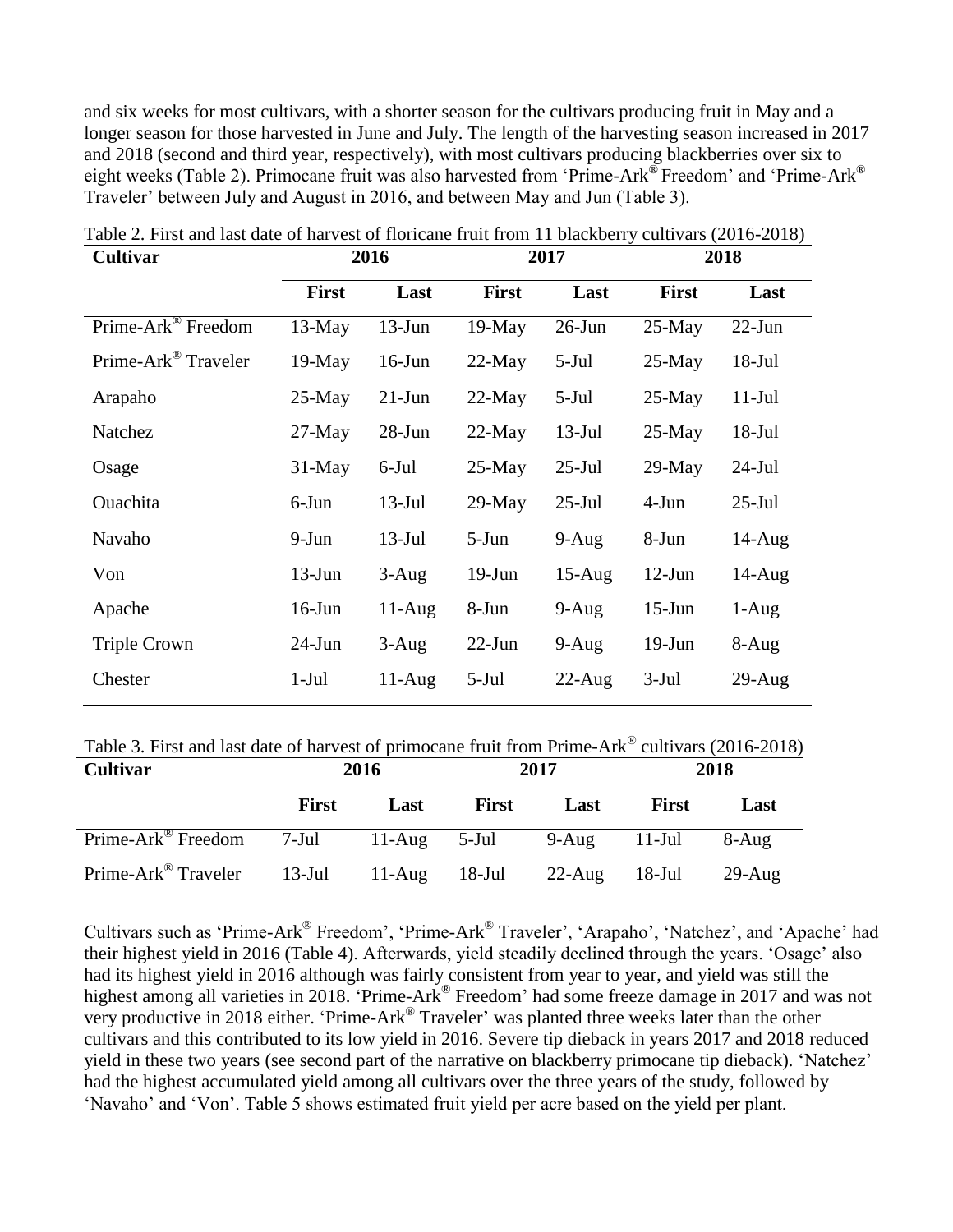'Prime-Ark® Freedom' had the greater fruit weight among all cultivars (Table 6). Independently of yield, fruit weight was very consistent for 'Prime-Ark® Freedom' over the three years of study. This was not the case for other cultivars such as 'Osage', 'Ouachita', 'Von' and 'Triple Crown', as these cultivars showed a declining fruit weight throughout the study, even for cultivars that had similar yield between different years.

| <b>Cultivar</b>                 | 2016           | 2017        | 2018        | <b>Accumulated yield</b> |
|---------------------------------|----------------|-------------|-------------|--------------------------|
| Prime-Ark <sup>®</sup> Freedom  | $22.1 + 0.8^z$ | $2.5 + 4.6$ | $6.6 + 0.6$ | 37.2                     |
| Prime-Ark <sup>®</sup> Traveler | $10.8 + 0.9$   | $7.2 + 3.7$ | $4.9 + 1.4$ | 28.9                     |
| Arapaho                         | 20.4           | 7.9         | 7.2         | 35.5                     |
| Natchez                         | 26.6           | 15.2        | 11.5        | 53.3                     |
| Osage                           | 16.1           | 12.6        | 13.4        | 42.1                     |
| Ouachita                        | 14.2           | 14.3        | 7.6         | 36.1                     |
| Navaho                          | 15.9           | 20.9        | 11.0        | 47.8                     |
| Von                             | 15.6           | 20.6        | 10.6        | 46.8                     |
| Apache                          | 17.2           | 8.9         | 4.0         | 30.1                     |
| Triple Crown                    | 13.0           | 18.6        | 6.1         | 37.7                     |
| Chester                         | 5.9            | 26.3        | 9.1         | 41.3                     |

Table 4. Fruit yield (lb/plant) of 11 blackberry cultivars for the first three years of production

<sup>z</sup>Values for Prime-Ark<sup>®</sup> Freedom and Prime-Ark<sup>®</sup> Traveler include yield from floricane (first value) and primocane (second value) fruit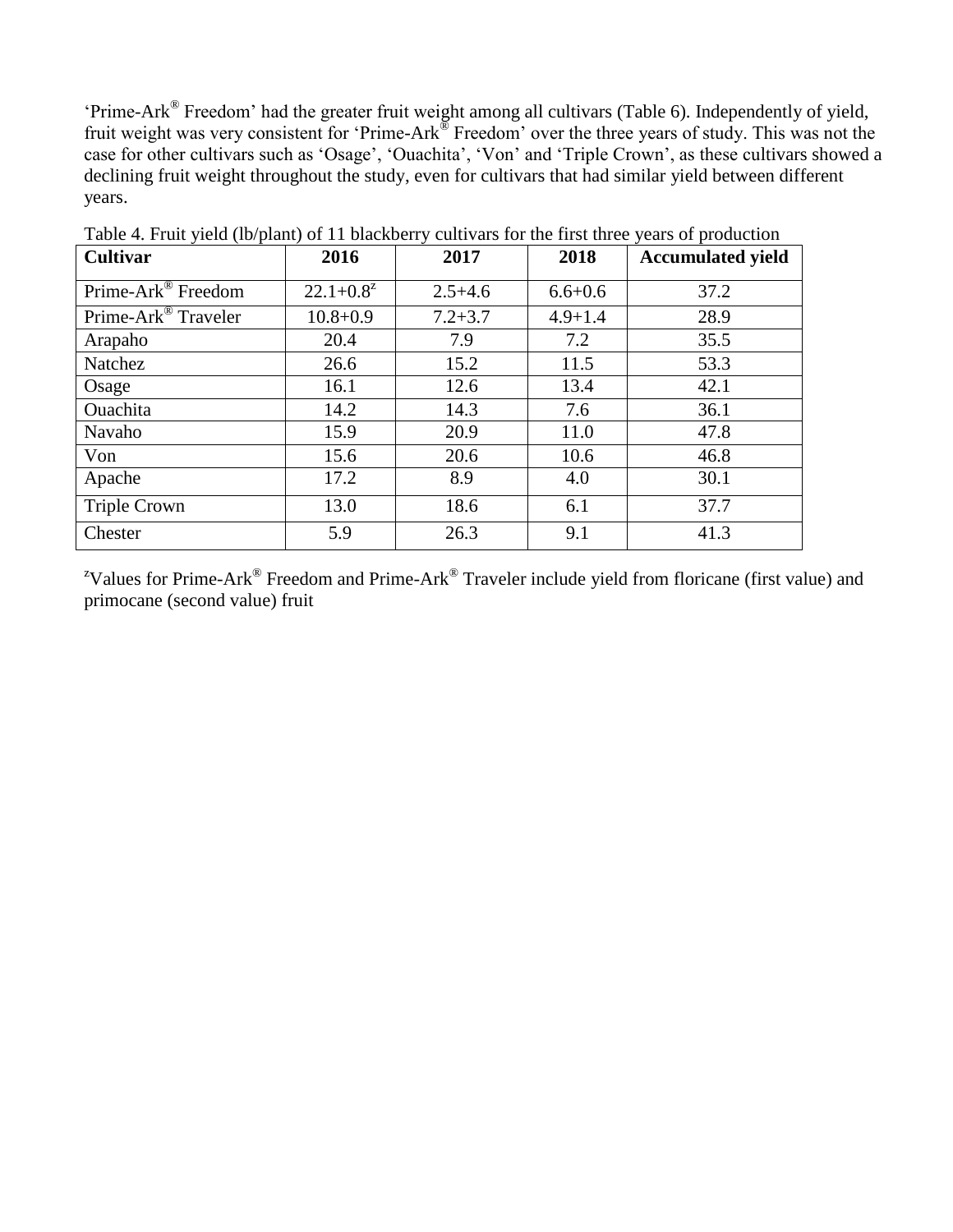| <b>Cultivar</b>                 | 2016   | 2017   | 2018  | <b>Accumulated yield</b> |
|---------------------------------|--------|--------|-------|--------------------------|
| Prime-Ark <sup>®</sup> Freedom  | 15,344 | 4,745  | 4,451 | 24,540                   |
| Prime-Ark <sup>®</sup> Traveler | 7,783  | 7,297  | 3,287 | 18,367                   |
| Arapaho                         | 13,649 | 5,246  | 4,835 | 23,748                   |
| Natchez                         | 17,806 | 10,156 | 7,709 | 35,671                   |
| Osage                           | 10,804 | 8,461  | 8,977 | 28,242                   |
| Ouachita                        | 9,537  | 9,611  | 5,071 | 24,219                   |
| Navaho                          | 10,672 | 14,018 | 7,385 | 32,075                   |
| Von                             | 10,421 | 13,793 | 7,090 | 31,304                   |
| Apache                          | 11,541 | 5,994  | 2,712 | 20,247                   |
| <b>Triple Crown</b>             | 8,711  | 12,480 | 4,098 | 25,289                   |
| Chester                         | 3,921  | 17,615 | 6,117 | 27,653                   |

Table 5. Estimated yield (lb/acre) of 11 blackberry cultivars for the first three years of production

Table 6. Average fruit weight of 11 blackberry cultivars (2016-2018)

| $\circ$<br>Cultivar             | 2016     | 2017     | 2018           |
|---------------------------------|----------|----------|----------------|
| Prime-Ark <sup>®</sup> Freedom  | 9.7/11.6 | 9.7/10.6 | 9.8/7.8        |
| Prime-Ark <sup>®</sup> Traveler | 7.1/5.3  | 5.9/5.2  | 6.2/4.2        |
| Arapaho                         | 5.8      | 5.3      | 5.3            |
| Natchez                         | 8.4      | 6.9      | 7.1            |
| Osage                           | 6.0      | 5.7      | 5.3            |
| Ouachita                        | 6.8      | 6.2      | 5.9            |
| Navaho                          | 5.5      | 5.3      | 5.0            |
| Von                             | 6.2      | 5.5      | $5.\downarrow$ |
| Apache                          | 7.7      | 8.0      | 7.4            |
| <b>Triple Crown</b>             | 7.8      | 6.7      | 6.6            |
| Chester                         | 4.8      | 5.3      | 4.7            |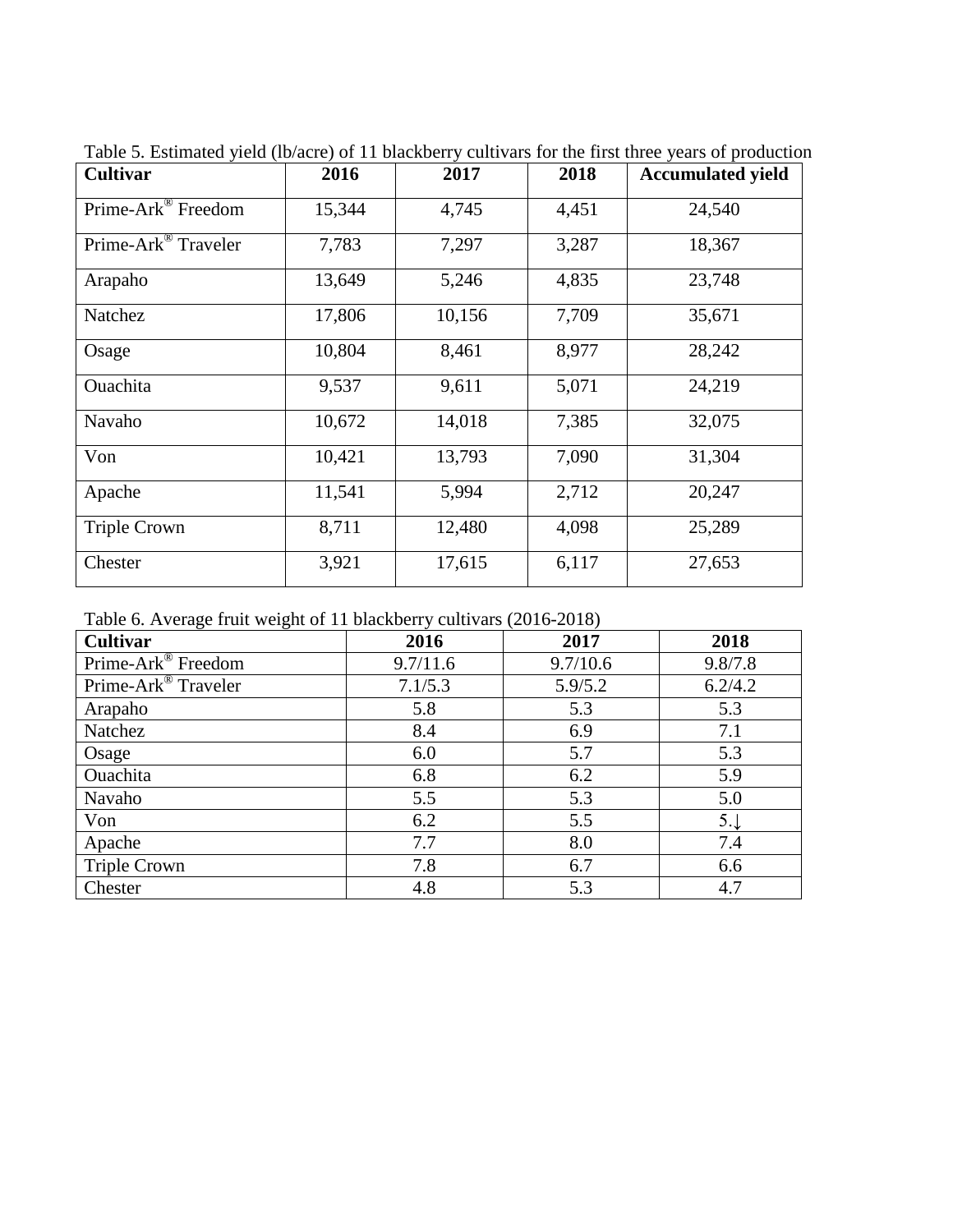## **Part 2; Blackberry primocane tip dieback: Potential causes and cultivars affected**

Mengjun Hu and Guido Schnabel, Clemson University

**Summary.** Severe tip dieback was observed in 2016 in a cultivar trial block on 'Prime-Ark® Traveler' blackberry cultivar at the Musser Fruit Research Center (MFRC), Seneca, SC and in other locations, including one more location in SC and one in VA. Secondary pathogens such as Alternaria and Fusarium were consistently isolated from affected tissue and controlled experiments did establish a cultivar-specific sensitivity of canes to these pathogens. Mites and thrips were observed that year in all locations sampled and an increase in insecticide applications and establishment of mite control at MFRC resulted in no tip dieback symptoms the following year. We hypothesize that the secondary pathogens were enabled to do damage in 2016 as a consequence of insect and/or mite damage. This research establishes the importance of insect and mite management to control tip dieback of some blackberry cultivars.

**Narrative.** Tip dieback was first observed in years prior on the blackberry cultivar 'Arapaho' [\(http://ucanr.edu/blogs/blogcore/postdetail.cfm?postnum=8030\)](http://ucanr.edu/blogs/blogcore/postdetail.cfm?postnum=8030), and was believed to be of physiological cause based on an interaction between the cultivar and cooler climates. Recently, similar primocane tip dieback was observed on blackberry cultivars grown at the Musser Fruit Research Center (MFRC) in Seneca, South Carolina. Heavily affected cultivars include 'Prime-Ark® Traveler', 'Arapaho', and 'Osage'. Fruit workers in Virginia, Arkansas, and Pennsylvania also reported the same issue on Prime-Ark $^{\circ}$  cultivars. The symptoms usually contain 2 to 4 inches of wilt, followed by a blackening of the tip. The issue seems to be only restricted to the top 4 or 5 inches (Fig. 1).

The incidence of tip dieback at the MFRC varied between cultivars (Table 1). Most frequently affected was 'Prime-Ark® Traveler' (Table 1), but other cultivars including 'Apache', 'Arapaho', 'Osage', 'Ouachita', and 'Prime-Ark® Freedom' were also affected. However, 'Chester' and 'Navaho' seemed unaffected. During 2016 very few insecticide applications were made and no miticides were applied. No tip dieback was observed in the same trial in 2017.





Fig. 1. Primocane tip dieback. Fig. 2. Fungal spores obtained from dieback samples (Photo by Lauren Darnell).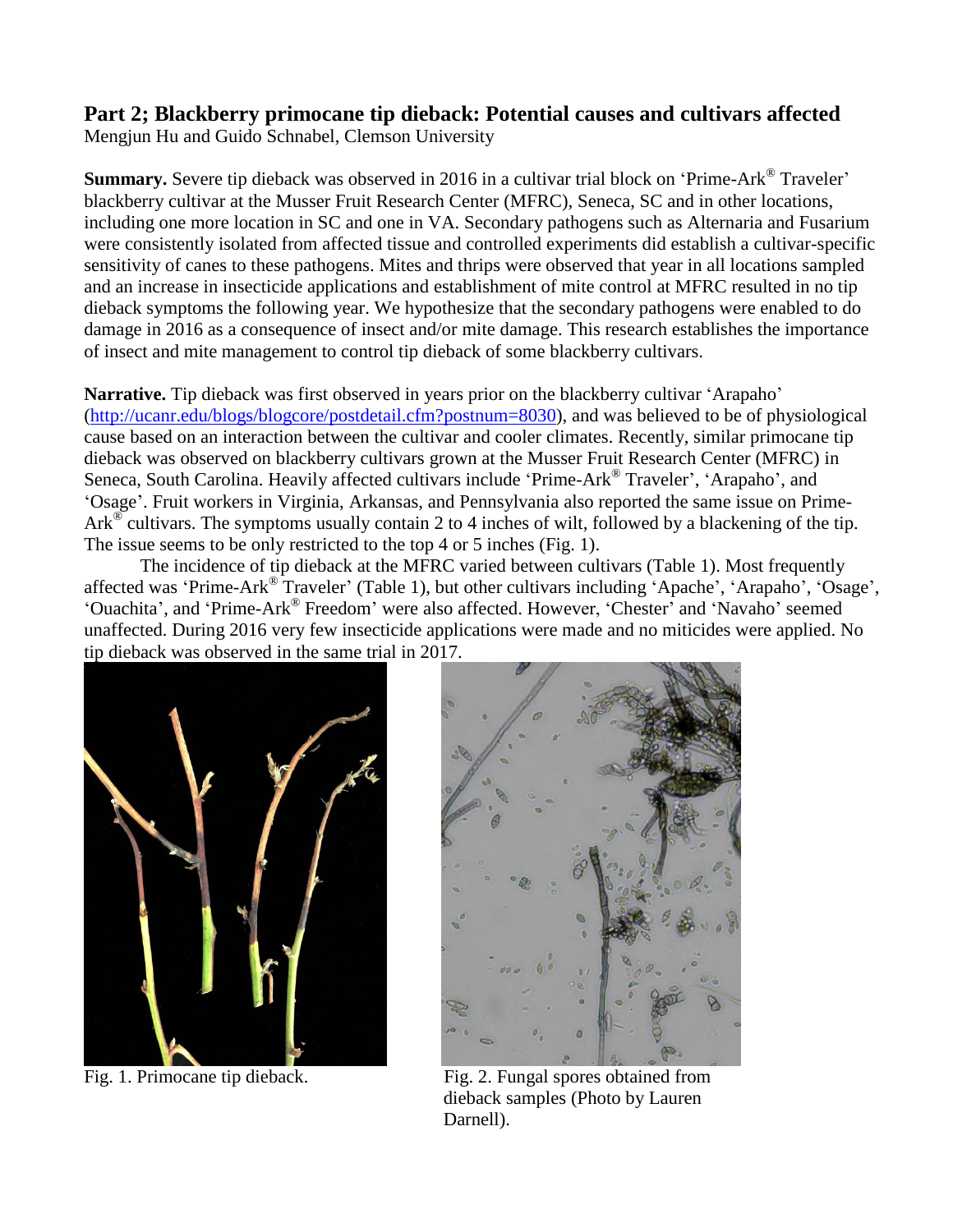Certain fungi may have been involved in the occurrence of the observed dieback. We found signs of pathogens in form of spores on the symptomatic cane tips from the MFRC and from tissue obtained from an experimental block at Virginia Tech. Spores observed varied in size and shape (Fig. 2), indicating that several different fungi were involved. We conducted fungal isolations and sequenced the ribosomal Intergenic Spacer Regions 1 and 2 to identify the pathogens to the genus level (Table 2). Results indicated consistent presence of *Alternaria* and *Fusarium* species as well as occasional isolations of *Botryosphaeria, Pestalotiopsis,* and *Phomopsis* (Table 2).

Cultivar susceptibility to the pathogens consistently isolated in 2016 was investigated by inoculating detached primocane tips. Similar to our field observation, Prime-Ark® Traveler was one of most susceptible cultivars in this assay. 'Navaho', 'Osage', and 'Von' were also highly susceptible to *Alternaria* (Table 3). The experiment was repeated in 2017, however, no symptoms were recorded on any of the cultivars inoculated with the same *Alternaria* isolate. Inoculations with *Fusarium* conducted in 2017 also did not yield symptoms (data not shown).

| I avid I Includite of tip diducts on unfididit blackbolly cultivals. |                       |       |       |                 |  |
|----------------------------------------------------------------------|-----------------------|-------|-------|-----------------|--|
|                                                                      | Tip dieback incidence |       |       |                 |  |
| <b>Cultivars</b>                                                     | Rep 1                 | Rep 2 | Rep 3 | <b>Mean</b>     |  |
| Apache                                                               | 25                    | 35    | 15    | $25 \pm 8.2$    |  |
| Arapaho                                                              | 25                    | 50    | 15    | $30 \pm 14.7$   |  |
| Chester                                                              | $_{0}$                | 0     |       |                 |  |
| Natchez                                                              |                       | 0     |       | 0               |  |
| Navaho                                                               | 10                    | 10    | 15    | $11.7 \pm 2.4$  |  |
| Osage                                                                | 20                    | 25    | 50    | $31.7 \pm 13.1$ |  |
| <b>Ouachita</b>                                                      | 10                    | 40    | 30    | $26.7 \pm 12.5$ |  |
| Prime-Ark <sup>®</sup> Traveler                                      | 65                    | 70    | 80    | $71.7 \pm 6.2$  |  |
| Prime-Ark <sup>®</sup> Freedom                                       | 40                    | 15    | 15    | $23.3 \pm 11.8$ |  |
| <b>Triple Crown</b>                                                  | 5                     | 5     |       | $3.3 \pm 2.4$   |  |
| Von                                                                  | 55                    |       |       | $20 \pm 24.8$   |  |

Table 1 Incidence of tip dieback on different blackberry cultivars<sup>a</sup>.

<sup>a</sup> Data based on 20 primocanes of each of 3 replicates of each cultivar.

| Table 2 Plant pathogens isolated from symptomatic tips <sup>a</sup> |  |  |  |
|---------------------------------------------------------------------|--|--|--|
|                                                                     |  |  |  |

| Fungi                 | VА |   | SC location 1 SC location 2 |  |  |  |
|-----------------------|----|---|-----------------------------|--|--|--|
| Alternaria            |    | X | х                           |  |  |  |
| <b>Botryosphaeria</b> |    | x |                             |  |  |  |
| Fusarium              |    | x | х                           |  |  |  |
| Pestalotiopsis        |    | x |                             |  |  |  |
| Phomopsis             |    |   |                             |  |  |  |

<sup>a</sup> fungi were identified by ITS sequencing; 'x' indicates the presence of the pathogen.

It is still unclear what caused the tip dieback in 2016 at the MFRC, Virginia, and other locations. Entomologists at University of Arkansas have found that broad mites were associated with terminal and lateral damages on 'Prime-Ark®' cultivars. Such damage may have provided a gateway into the plant tissue for the otherwise weak cane pathogens Alternaria and Fusarium. According to the MFRC spray records, no miticides were used on the blackberries with dieback symptoms in 2016 and broad mites were observed. In contrast, the insecticide Delegate was applied in 14 day intervals in 2017 together with a single miticide application (Acramite) when mites flared up. The management of thrips (Delegate) and mites (Acramite) may therefore be responsible for the lack of tip dieback in 2017.